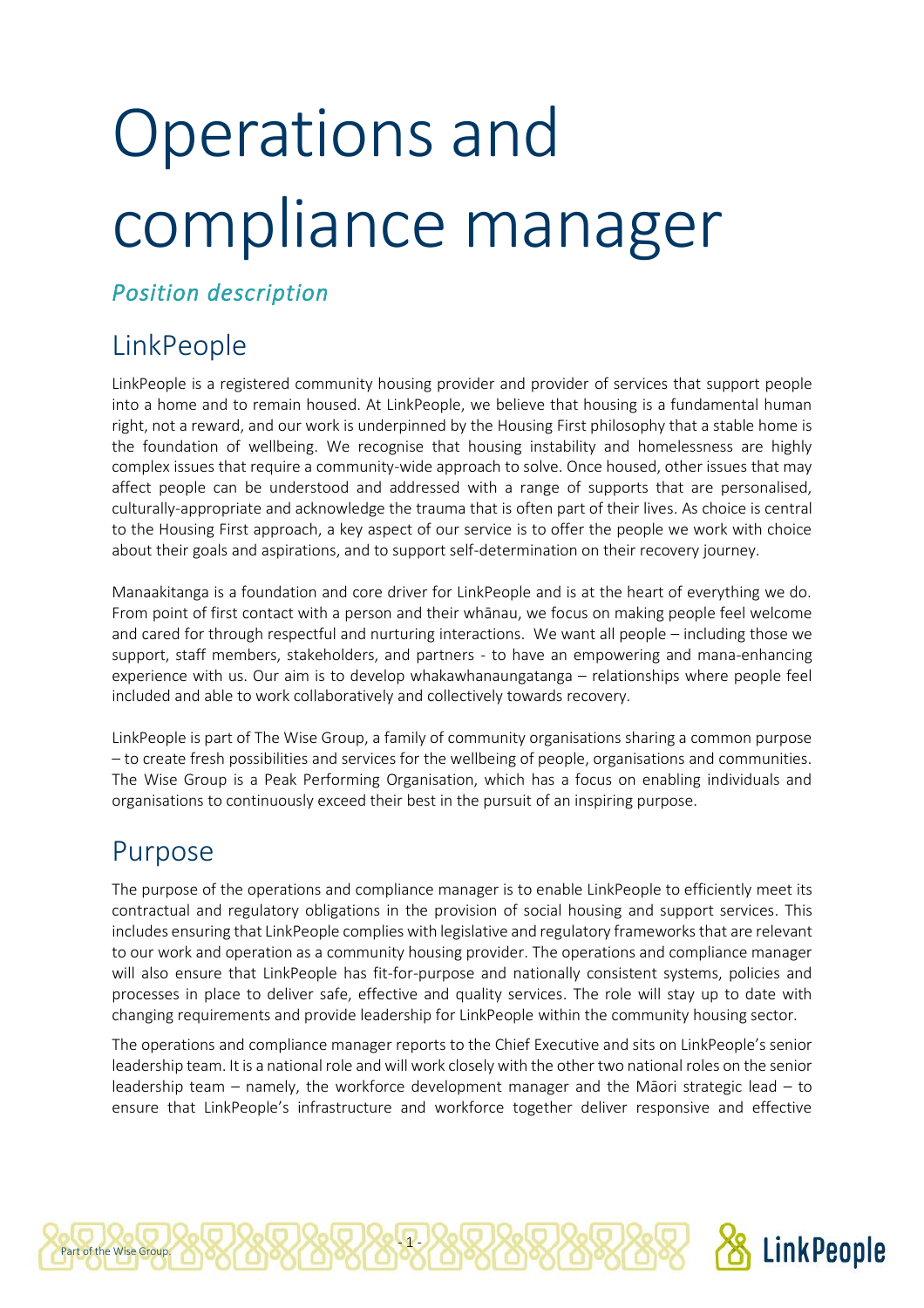services. The operations and compliance manager will also work with regional managers to ensure national consistency across our infrastructure.

### Focus

- Maintaining in-depth knowledge of current legislative, regulatory and contractual requirements applicable to community housing providers and our support services. Ensuring these are reflected in LinkPeople's policies and processes.
- Oversight of LinkPeople's systems and platforms, reviewing and ensuring these are fit for purpose. Initiating projects to introduce new platforms, systems, frameworks, tools where required.
- Finding opportunities within LinkPeople to continuously improve business operations: identifying pressure points and facilitating future-ready solutions.
- Working collaboratively and proactively with Wise Group partners and other key stakeholders to help deliver on LinkPeople's priorities, strategies and our focus on housing people. In particular managing the interface between LinkPeople and Wise Property Solutions and working in partnership with Finance to strengthen our business.
- Leading and managing audit responses for LinkPeople.
- Leading the response to new business opportunities in partnership with other national roles for example, RFPs for services that align with our strategic direction.
- Overseeing the design of new services.
- Contributing a national systems perspective to the LinkPeople senior leadership team to support close connection and consistency between national and regional direction.
- Providing inspirational leadership and management to members of the national office and business support teams who report to the role, supporting their growth, development and ongoing wellbeing through effective coaching.
- Effectively managing resources and the operating budget attached to this role/team.

#### Attributes

Part of the Wise Group.

Enabler You are a mover and a shaker and make possibilities happen for the people and communities we serve.

Doer Demonstrated by your 'whatever it takes' approach, you think beyond yourself and take opportunities to help others.

Tenacious You focus on doing the best by the people we serve, which means you never give up and role model perseverance and commitment to a successful outcome.

Dynamic You are energetic and proactive and thrive in a changing environment.

Passionate You inspire others with energy, enthusiasm, and motivation to take action.

- 2 -

Respectful You support people with dignity and respect and ensure that they are provided with choices around services they receive.

Authentic You build rapport quickly, engage with people in a warm and genuine way and do what you say you will do.

Aroha You hold people at the heart of your work, being non-judgmental and showing unconditional positive regard.